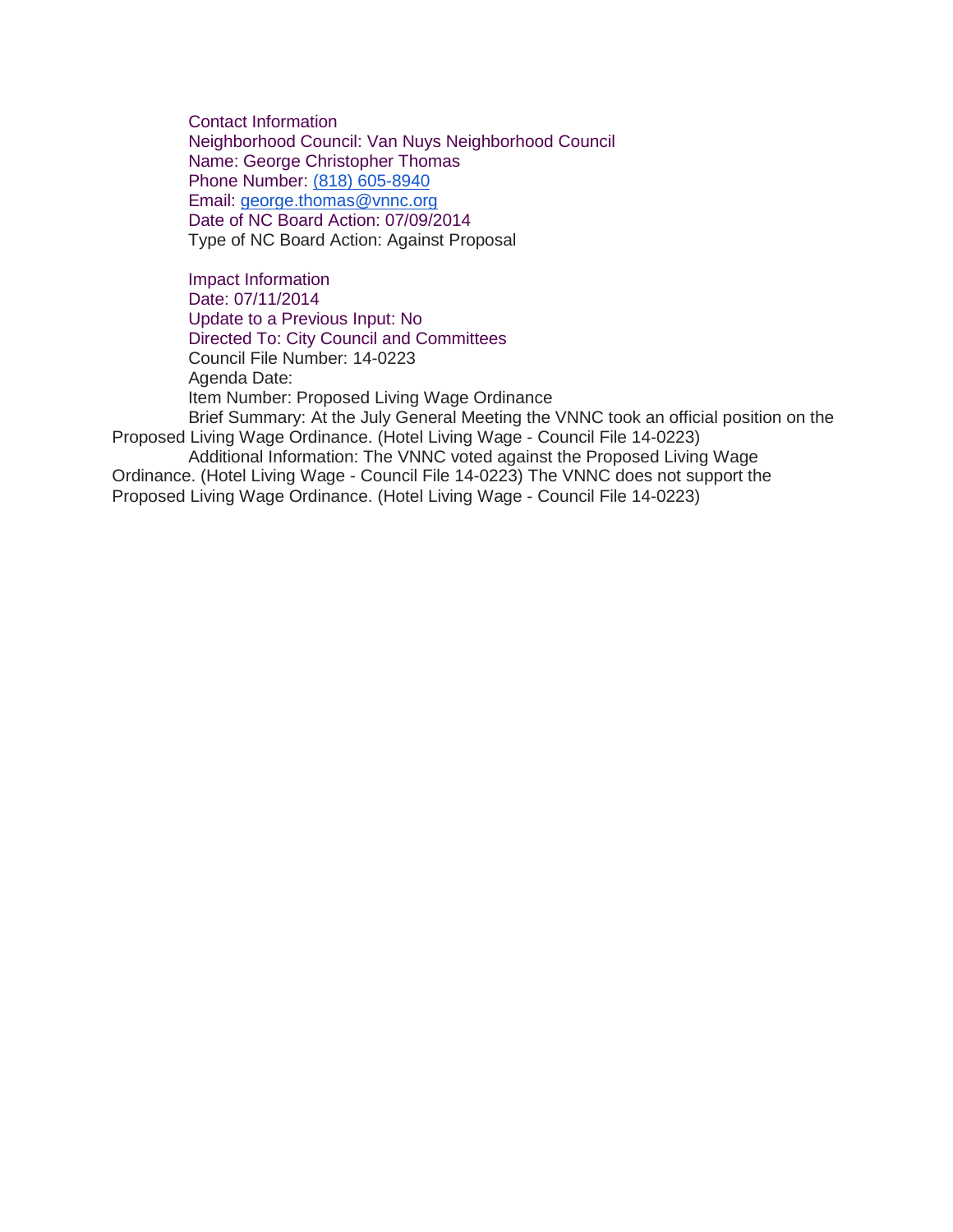## **General Meeting Agenda (VNNC)**

Van Nuys Neighborhood Council July 9th, 2014 (Wednesday 7:00-10:00pm) 6262 Van Nuys Blvd -- Van Nuys Neighborhood Council Chambers

@ Marvin Braude Building -- Van Nuys, CA 91401

 1. Call to Order & Pledge of Allegiance to the United States of America

 2. Roll Call (Quorum Call)

 3. Comments from the Chair -- \*Speaker Cards: 2 minutes, 1 Public Comment Time. (This includes speaker cards on any and all agenda items -- a limit of 10 minutes for the entire meeting per Stakeholders and Councilmembers alike)

 4. Public Comment (On matters within the VNNC Board's Jurisdiction.)

 5. Secretary's Report -- Vote on and Adopt June Minutes

 6. Treasurer's Report -- Jeanette Hopp and/or Howard Benjamin (Second Signatory) -- Approve Treasurer's Report 

 7. Committee Chairperson's Reports, Budget Advocate's Report, Elected Officials' Reports & Election Chair's Report

 8. New Business

 a. The VNNC to co-host the License Forum (Taller de Informacion Sobre Licencia de Conducir) that Assemblyman Adrin Nazarian is hosting and sponsoring. (Assembly Bill 60 Event)

 b. "First Annual Children's Day & Movie Night" at the Government Center. The VNNC needs to come together for a brainstorming and planning session. The VNNC also needs to finish planning and addressing the logistics to pull this event off.

 c. Approve Neighborhood Council Self-Assessment for Fiscal Year 2013-2014 - Summarizes how the VNNC performed last year based on the strategic plan and shows the board what worked and what didn't so the board can learn and improve. This information will be helpful in developing the strategic plan for next year.

 d. Approve Neighborhood Council Strategic Plan for Fiscal Year 2014-2015 - Approve VNNC's strategic plan for this year with an added focus on outreach and specific, measurable and performance metrics.

 e. Approve Neighborhood Council Outreach Survey for Fiscal Year 2014-2015 - (The Neighborhood Council's current outreach survey, which lists the Neighborhood Council outreach tools, is posted on the Neighborhood Council's webpage on www.EmpowerLA.org. The VNNC to provide any updates as necessary.)

 f. Approve Neighborhood Council Budget for Fiscal Year 2014-2015 - The Neighborhood Council's budget allocations should align with the goals of identified in the strategic plan for the year. A new change on the budget template is to include the Neighborhood Council's monthly recurring expenditures so that the Department of Neighborhood Empowerment can ensure timely transfer of funds to the NC's checking accounts each month to cover these expenses.

 g. Approve Neighborhood Council Board Vote Form - The Neighborhood Council's Budget Package for Fiscal Year 2014-2015 must be accompanied by the Neighborhood Council Board Vote Form showing that the board members approved the entire package.

 h. Finalize VNNC Retreat at Van Nuys Library and participation in Community Involvement Plan i. The VNNC to submit a Community Impact Statement (CIS) on Medical Marijuana Dispensaries.

The VNNC to recommend each of the 15 Los Angeles City Council Districts in Los Angeles City have 9 Medical Marijuana Dispensaries per Council District. This would allow equal access to all patients with prescriptions, and not make Van Nuys the Medical Marijuana Dispensary Capital of Los Angeles.

In compliance with Government Code section 54957.5, non-exempt writings that are distributed to a majority or all of the board in advance of a meeting, may be requested by emailing info@vnnc.org. Members of the public are invited to address the council on any items on the agenda prior to any action by the Council on that specific item. Member of the public may also address the board on any matter within the subject matter jurisdiction of the Council. The council will entertain such comments during the public comment period(s). Public comment will be limited to 10 minutes with 2 minutes per individual for each item addressed. The aforementioned limitation may be waived by the chairperson of the meeting. (Pursuant to Government Code Section 54954.3(b)) Members of the public who wish to address the council are urged to complete a speaker card and submit it to the President or Secretary prior to commencement of an agenda item. Cards are available at the back of the room. However, should a member of the public feel the need to address a matter while discussion of the item is in progress, a card may be presented to the President or Secretary prior to final consideration of the matter. In the interest of time, All Board & Public Comments will be limited to no more than 2-minutes unless otherwise adjusted at the discretion of the President. It is requested that individuals who require the services of a translator contact the Department of Neighborhood Empowerment 24 hours prior to the meeting. Whenever possible, a translator will be provided. SI REQUIERE SERVICOS DE TRADUCCION, FAVOR DE NOTIFICAR LA OFICINA CON 24 HORAS POR ANTICIPADO. As a covered entity under Title II of the Americans with Disabilities Act, the City of Los Angeles does not discriminate on the basis of disability and upon request, will provide reasonable accommodation to ensure equal access to its programs, services, and activities. Sign language interpreters, assistive listen device, or other auxiliary aids and/or services may be provided upon request. To ensure availability of services, please make you request at least 3 business days (72 hours) prior to the meeting you wish to attend by contacting Thomas Soong, Neighborhood Council Advocate at (866) LA HELPS.



Neighborhood Council

Board of Directors

President George Christopher Thomas Industrial #2

> Vice President Howard Benjamin Industrial #1

Parliamentarian Josef lazarovitz Commercial #2

Treasurer jeanette hopp Resident Zone #1

Secretary JOHN HENDRY Resident Zone #3

Sergeant At Arms PAUL ANAND Commercial #3

Marilyn havard Resident At Large #1

john camera Religious #1

ROLAND GUEVERa Non-Profit Org #1

JERRY MARTIN Stakeholder at Large

PENNY MEYER Resident Zone 4 MARIA SKELTON

Renter at Large #2 Derek Waleko

Commercial #4 Quirino De La Cuesta

Resident #2 JEFFREY LYNN

Resident at Large #2

KATHLEEN PADDEN Senior Representative

DANIEL LUNA Renter At Large Zone #1

> KAMBIZ MERABI Commercial #1

LIZETTE ARZOLA Non-Profit #2

**VACANT** Youth School Representative

P: 818-533-VNNC (8662) INFO@VNNC.ORG

*Mailing Address:* Van Nuys Neighborhood Council P.O. Box 3118 Van Nuys, CA 91407

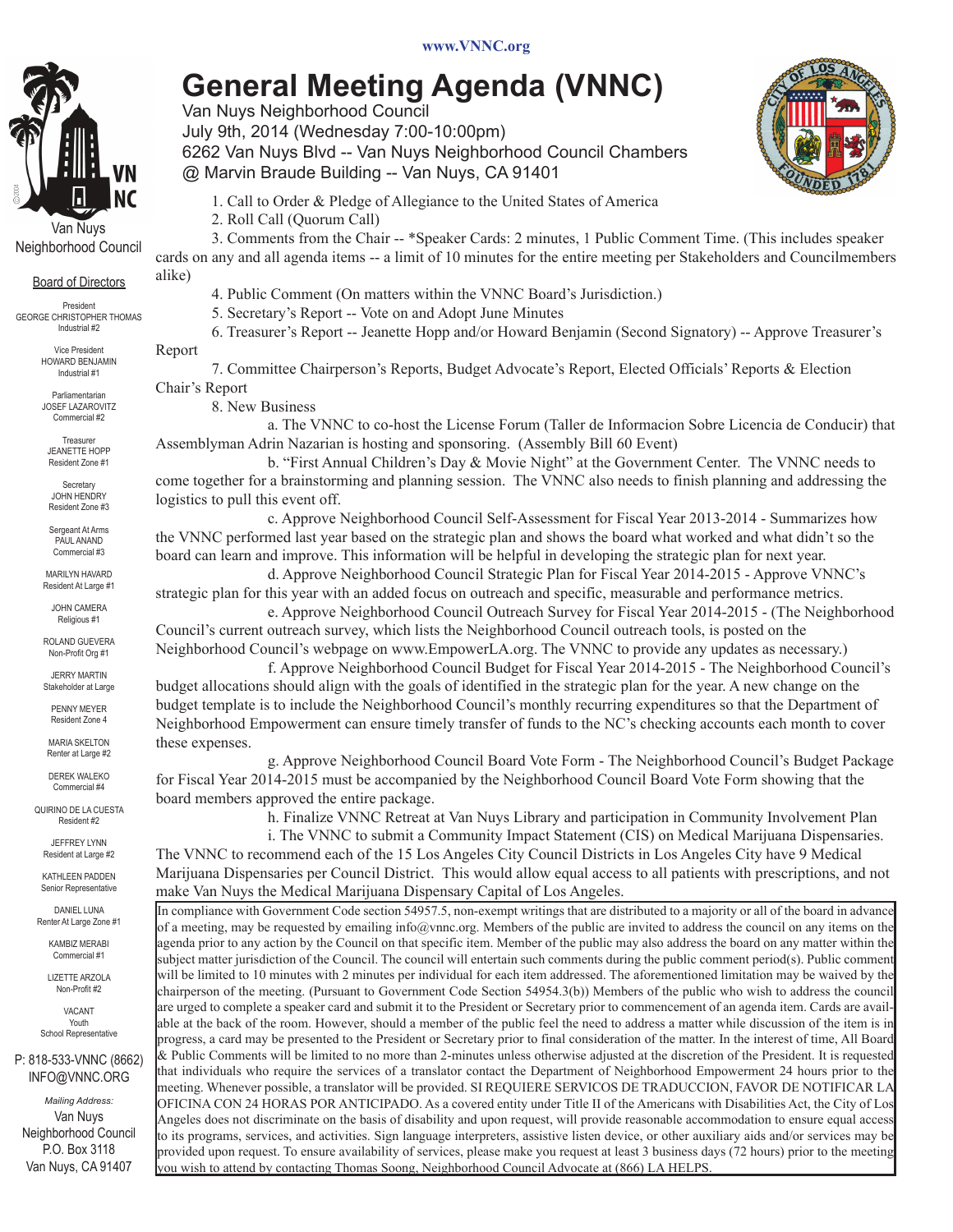

Van Nuys Neighborhood Council Board of Directors

President George Christopher Thomas Industrial #2

Vice President Howard Benjamin Industrial #1

Parliamentarian Josef lazarovitz Commercial #2

Treasure jeanette hopp Resident Zone #1

Secretary jOHN HENDRY Resident Zone #3

Sergeant At Arms PAUL ANAND Commercial #3

Marilyn havard Resident At Large #1

john camera Religious #1

ROLAND GUEVERa Non-Profit Org #1

JERRY MARTIN Stakeholder at Large

PENNY MEYER Resident Zone 4

MARIA SKELTON Renter at Large #2

DEREK WAI EKO Commercial #4

Quirino De La Cuesta Resident #2

JEFFREY LYNN Resident at Large #2

KATHLEEN PADDEN nior Representative

DANIEL LUNA Renter At Large Zone #1

KAMBIZ MERABI Commercial #1

LIZETTE ARZOLA Non-Profit #2

**VACANT** Youth School Representative

P: 818-533-VNNC (8662) INFO@VNNC.ORG

*Mailing Address:* Van Nuys Neighborhood Council P.O. Box 3118 Van Nuys, CA 91407

## **Van Nuys Neighborhood Council P.O. Box 3118 Van Nuys, CA 91404-3118 (vnnc.org)**



 j. The VNNC to take an official position on the Proposed Living Wage Ordinance. (Hotel Living Wage - Council File 14-0223)

 k. The VNNC to vote on electing a Co-Chair of the Public Safety Committee.

 l. Discussion & Debate of installing a Marilyn Monroe statue at the Orange Line Station in Van Nuys, and working alongside Metro/ the MTA on promoting public transportation, especially to visit the Marilyn Monroe statue.

 m. Create an Ad-Hoc Committee to establish a permanent home for the Museum of the San Fernando Valley. (Vote on Chair of Committee)

 n. Establish a clean up crew for North of Vanowen on Van Nuys Blvd. VNNC to come up with a clean up plan and schedule possible dates for a clean up. (Candido Marez)

 9. Announcements 10. Adjournment